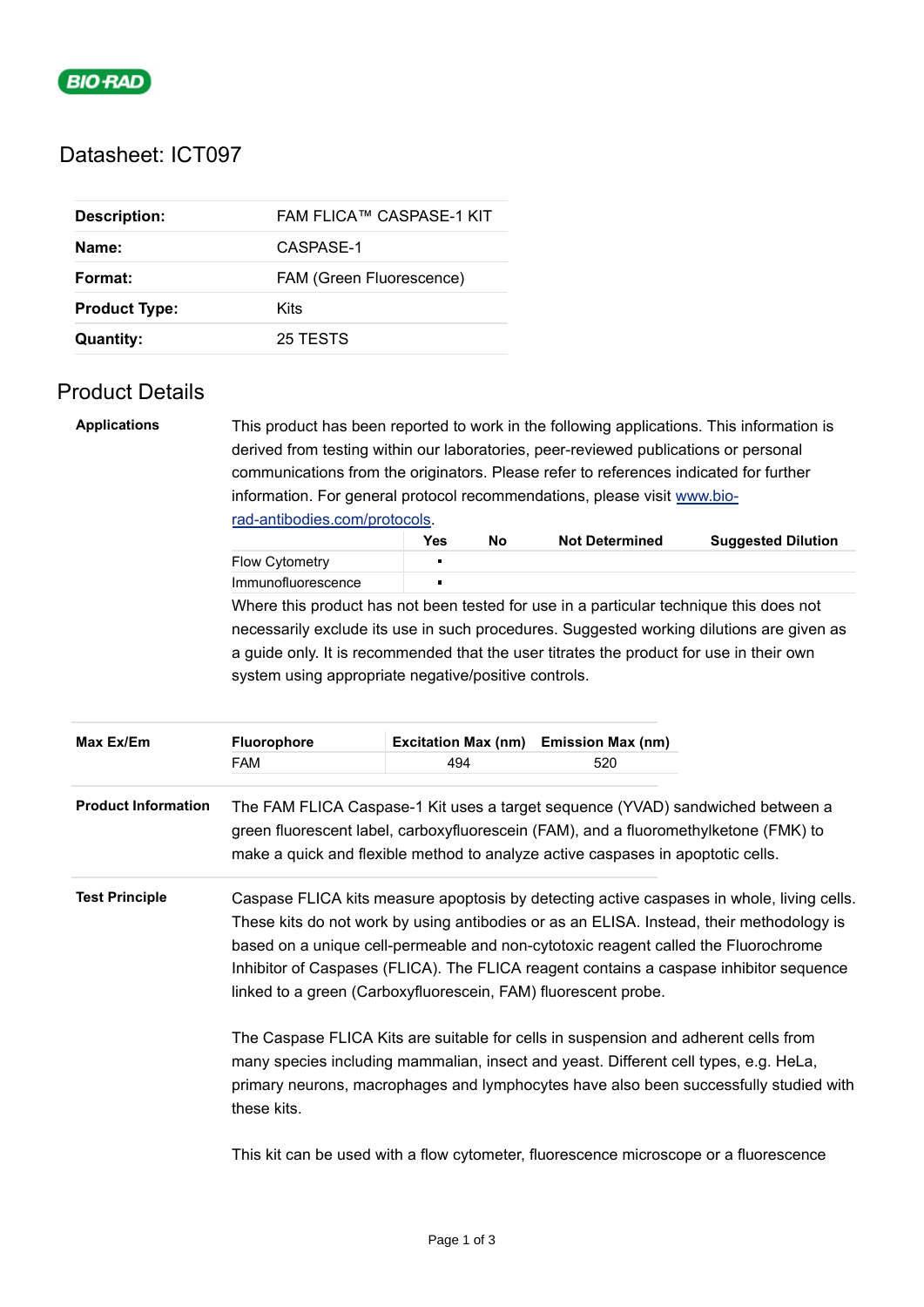| <b>Reagents In The Kit</b>              | 1 vial of FAM-YVAD-FMK FLICA Reagent - lyophilized<br>10x Apoptosis Wash Buffer, 15 mL<br>Fixative, 6 mL<br>Propidium lodide, 1 mL<br>Hoechst 33342, 1 mL                                                                                                                                                                                                                                                                                                                                                                                                                                                                                                                                                                                                                                                                                                                                                                                                                                                                                                                                                                                                                                                                                                                                                                                                                                                                                                                                                                                                                                                                                                                                                                                                                                                                                                                                                                                                                                                                   |
|-----------------------------------------|-----------------------------------------------------------------------------------------------------------------------------------------------------------------------------------------------------------------------------------------------------------------------------------------------------------------------------------------------------------------------------------------------------------------------------------------------------------------------------------------------------------------------------------------------------------------------------------------------------------------------------------------------------------------------------------------------------------------------------------------------------------------------------------------------------------------------------------------------------------------------------------------------------------------------------------------------------------------------------------------------------------------------------------------------------------------------------------------------------------------------------------------------------------------------------------------------------------------------------------------------------------------------------------------------------------------------------------------------------------------------------------------------------------------------------------------------------------------------------------------------------------------------------------------------------------------------------------------------------------------------------------------------------------------------------------------------------------------------------------------------------------------------------------------------------------------------------------------------------------------------------------------------------------------------------------------------------------------------------------------------------------------------------|
| <b>Instructions For Use</b>             | Instructions for use can be found at www.bio-rad-antibodies.com/uploads/IFU/ICT097.pdf                                                                                                                                                                                                                                                                                                                                                                                                                                                                                                                                                                                                                                                                                                                                                                                                                                                                                                                                                                                                                                                                                                                                                                                                                                                                                                                                                                                                                                                                                                                                                                                                                                                                                                                                                                                                                                                                                                                                      |
| <b>References</b>                       | 1. Hoegen, T. et al. (2011) The NLRP3 Inflammasome Contributes to Brain Injury in<br>Pneumococcal Meningitis and Is Activated through ATP-Dependent Lysosomal Cathepsin<br>B Release. J Immunol. 187: 5440-51.<br>2. Edwards, M.R. et al. (2015) Metabolic dysfunction in lymphocytes promotes<br>postoperative morbidity. Clin Sci (Lond). Apr 20. [Epub ahead of print]<br>3. Inokuchi, T. et al. (2006) Plasma interleukin (IL)-18 (interferon-gamma-inducing factor)<br>and other inflammatory cytokines in patients with gouty arthritis and monosodium urate<br>monohydrate crystal-induced secretion of IL-18. Cytokine. 33 (1): 21-7.<br>4. Hussen, J. et al. (2012) Inflammasome activation in bovine monocytes by extracellular<br>ATP does not require the purinergic receptor P2X7. Dev Comp Immunol. 38 (2): 312-20.<br>5. Wang, Y. et al. (2012) A comparative study of stress-mediated immunological functions<br>with the adjuvanticity of alum. J Biol Chem. 287 (21): 17152-60.<br>6. Wang, Y. et al. (2015) Stress activated DC induce dual homeostatic and inflammasome<br>pathways, which may elicit CD4+ memory T cells and IFN stimulated genes. J Biol Chem.<br>pii: jbc.M115.645754.<br>7. Wree, A. et al. (2014) NLRP3 inflammasome activation results in hepatocyte pyroptosis,<br>liver inflammation, and fibrosis in mice. Hepatology. 59 (3): 898-910.<br>8. Sharma, A.A. et al. (2015) Impaired NLRP3 inflammasome activity during fetal<br>development regulates IL-1 $\beta$ production in human monocytes. Eur J Immunol. 45 (1):<br>238-49.<br>9. Gabrion, A. et al. (2016) mTOR inhibition counterbalances the inflammatory status of<br>immune cells in Chronic Granulomatous Disease. J Allergy Clin Immunol. pii:<br>S0091-6749(16)31057-0. [Epub ahead of print]<br>10. Burm, S.M. et al. (2015) Inflammasome-induced IL-1β secretion in microglia is<br>characterized by delayed kinetics and is only partially dependent on inflammatory<br>caspases. J Neurosci. 35 (2): 678-87. |
| <b>Storage</b>                          | Store the unopened kit and each unopened component at +4 <sup>o</sup> C until the expiration date.<br>Once reconstituted with DMSO, use FLICA reagent immediately, or store at -20°C for 6<br>months protected from light and thawed no more than twice during that time.                                                                                                                                                                                                                                                                                                                                                                                                                                                                                                                                                                                                                                                                                                                                                                                                                                                                                                                                                                                                                                                                                                                                                                                                                                                                                                                                                                                                                                                                                                                                                                                                                                                                                                                                                   |
| <b>Guarantee</b>                        | Guaranteed until date of expiry. Please see product label.                                                                                                                                                                                                                                                                                                                                                                                                                                                                                                                                                                                                                                                                                                                                                                                                                                                                                                                                                                                                                                                                                                                                                                                                                                                                                                                                                                                                                                                                                                                                                                                                                                                                                                                                                                                                                                                                                                                                                                  |
| <b>Acknowledgements</b>                 | FLICA™ is a trademark of Immunochemistry Technologies, LLC.                                                                                                                                                                                                                                                                                                                                                                                                                                                                                                                                                                                                                                                                                                                                                                                                                                                                                                                                                                                                                                                                                                                                                                                                                                                                                                                                                                                                                                                                                                                                                                                                                                                                                                                                                                                                                                                                                                                                                                 |
| <b>Health And Safety</b><br>Information | Material Safety Datasheet documentation #20279 #10471 #10498 #10476 #10477<br>available at:<br>FAM-YVAD-FMK FLICA Reagent (20279): https://www.bio-rad-antibodies.com/uploads                                                                                                                                                                                                                                                                                                                                                                                                                                                                                                                                                                                                                                                                                                                                                                                                                                                                                                                                                                                                                                                                                                                                                                                                                                                                                                                                                                                                                                                                                                                                                                                                                                                                                                                                                                                                                                               |